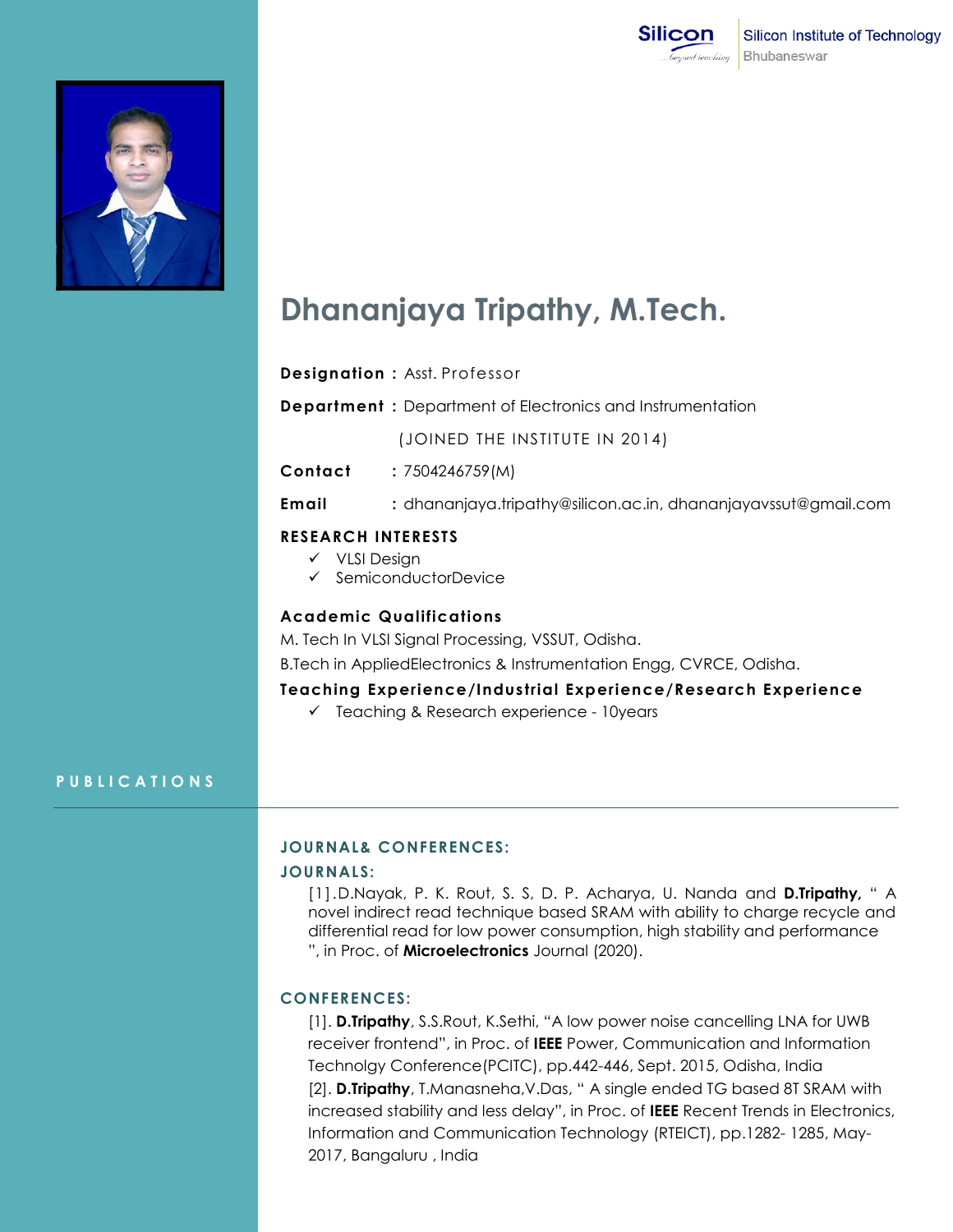[3]. **D.Tripathy**, P.Bhadra, " A High Speed Two Stage Operational Amplifier with High CMRR", in Proc. of**IEEE**Recent Trends in Electronics, Information and Communication Technology (RTEICT), May-2018, Bangaluru,India

[4]. **D.Tripathy**, D. Nayak, S. M. Biswal , S.K. Swain, B.Baral and S.K.Das" A Low Power LNA using Current Reused Technique for UWB Application", in Proc. of *IEEE Devices for Integrated Circuits(DevIC)*, Mar-2019, kolkata,India.

[5]. D. Nayak, U. Nanda, P.K. Rout, **D.Tripathy**, S.M. Biswal, S.K. Swain, B. Baral and S.K. Das," A Novel Driver less SRAM with Indirect Read for Low Energy Consumption and Read Noise Elimination", in Proc. of *IEEE Devices for Integrated Circuits(DevIC)*, Mar-2019, kolkata,India.

[6]. B. Baral , S.M. Biswal, S.K. Swain, D. Nayak, S.K. Das, and **D.Tripathy,** " RF/Analog&Linearity performance analysis of a downscaled JL DG MOSFET on GaAs substrate for Analog/mixed signal SOC applications", in Proc. of *IEEE Devices for Integrated Circuits(DevIC)*, Mar-2019, kolkata,India.

[7]. S.K. Swain, S.K. Das,S.M. Biswal, S. Adak, U. Nanda, A. A. Sahoo, D. Nayak, B.Baral and**D.Tripathy,** " Effect of High-K Spacer on the Performance of Non-Uniformly doped DG-MOSFET", in Proc. of *IEEE Devices for Integrated Circuits (DevIC)*, Mar-2019, kolkata,India.

[8]. S.K. Das, S. K. Swain, S.M. Biswal, D. Nayak, U. Nanda, B. Baral and **D.Tripathy,** " Effect of High-K Spacer on the Performance of Gate-Stack Uniformly doped DG-MOSFET", in Proc. of *IEEE Devices for Integrated Circuits(DevIC)*, Mar-2019, kolkata,India.

[9]. S.M. Biswal, S.K. Swain, B. Baral, D. Nayak, U. Nanda, S.K. Das and **D.Tripathy,** " Performance Analysis of Staggeredheterojunctionbased SRG TFET biosensor for health IoT application", in Proc. of *IEEE Devices for Integrated Circuits(DevIC)*, Mar-2019, kolkata,India.

[10]. S. Sarangi, **D. Tripathy**, S.S. Mahapatra, and S.Rout" A Power and Area Efficient CMOS Bandgap Reference Circuiwith an integrated Voltage Reference Branch", in Proc. of *Springer Modelling ,Simulation, Intelligent Computing (MoSICom-2020)*, BITS-PilaniDubai Campus.

[11]. **D. Tripathy**, P.K. Rout, D. Nayak, S. M. Biswal, N. Singh" The impact of oxide layer width variation on the performance parmeters of FinFET", in Proc. of*IEEEDevices for Integrated Circuits(DevIC)*, May-2021, kolkata,India.

[12]. **D. Tripathy**, D.P. Acharya, P.K. Rout and D. Nayak" The impact of GATEthickness variation on FinFET performance parmeters", in Proc. of *IEEE OITS International Conference on Information Technology(OCIT)*, Dec-2021, Odisha, India.

# **A N Y O T H E R**

## **BookChapter:**

[1]. S.S.Rout, **D.Tripathy**, K.Sethi, "An improved bulk injection cascode mixer for receiver frontend " in National Conference on Device and circuits (IEEE ), pp. 37- 41, Feb. 2016, Odisha,India